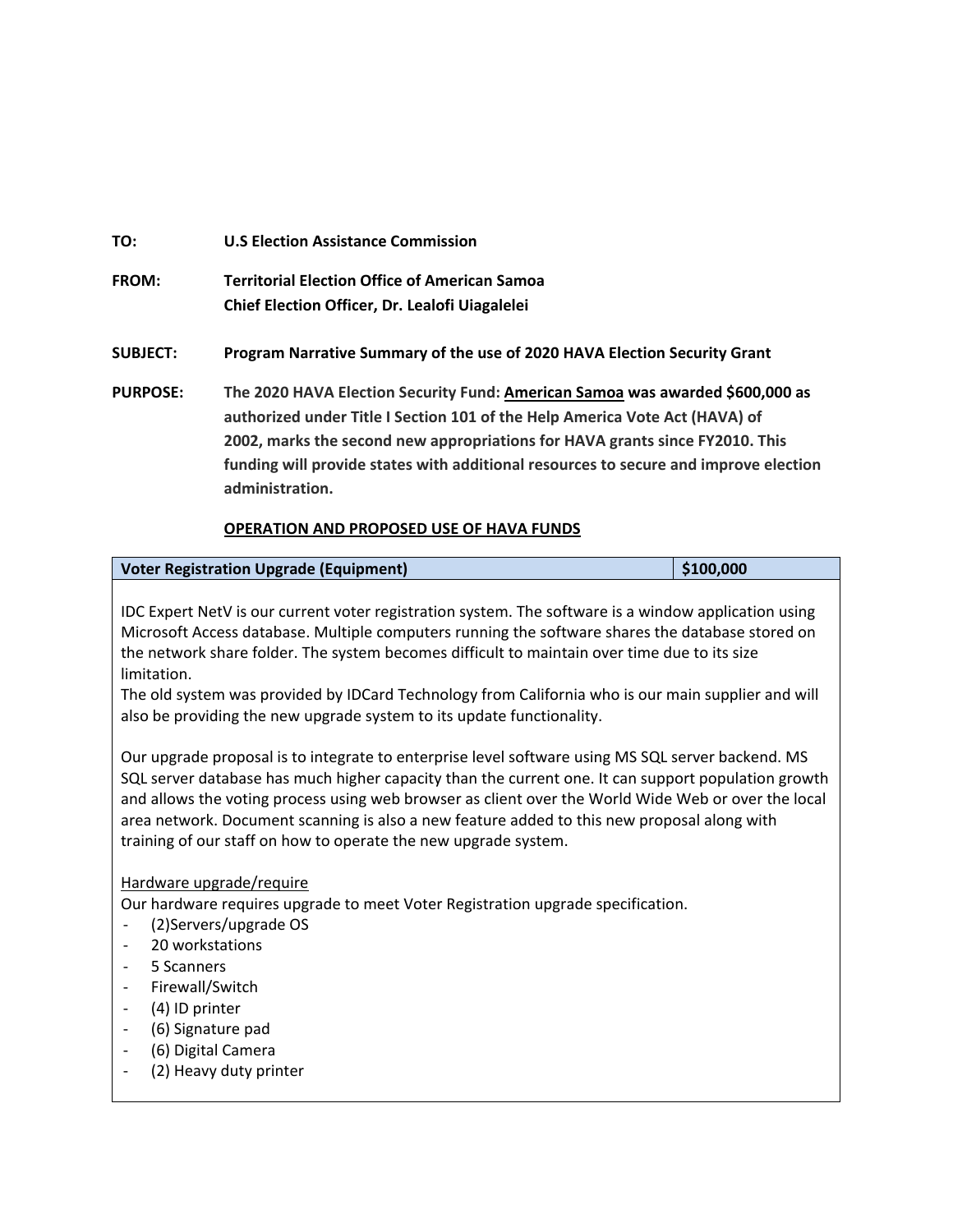| <b>Personnel</b>                                                                                                                                                                                                                                                                                                                                                                                                                                                                                                                                                                                  | \$150,000 |  |  |  |  |  |  |  |
|---------------------------------------------------------------------------------------------------------------------------------------------------------------------------------------------------------------------------------------------------------------------------------------------------------------------------------------------------------------------------------------------------------------------------------------------------------------------------------------------------------------------------------------------------------------------------------------------------|-----------|--|--|--|--|--|--|--|
| Our database assessment is in progress and soon to be updated, we will extend contracts of our<br>current workers to upkeep the work flow within our office. Also, we intend to recruit more workers to<br>assist us with the 2020 Election, and continue with the transferring of files and scanning documents<br>into digital copies for our database. We are still in search of an IT specialist to maintain our Database<br>and to work closely with our IT personnel in finding effective ways of improving and upgrading our<br>database system to its most efficient operational capacity. |           |  |  |  |  |  |  |  |
| Emergency Hire Staff - 1 year contract<br>We will require 6 additional staffers as we near the General Election to do final preparations for the<br>election without interrupting the daily operations of registration. Their purpose would be to launch this<br>election year's island-wide Outreach Initiative. They would also be the group who make up a part of the<br>disabled assistance voting teams and the set up of their system and process for disabled voting, a<br>program that began with HAVA many years ago.                                                                    |           |  |  |  |  |  |  |  |
| Legal Advisor needed to provide legal advice on Federal/Local election laws and other campaign<br>matters during the General election.                                                                                                                                                                                                                                                                                                                                                                                                                                                            |           |  |  |  |  |  |  |  |
| <b>Voting Equipment and Replacement/Materials and Supplies:</b>                                                                                                                                                                                                                                                                                                                                                                                                                                                                                                                                   | \$100,000 |  |  |  |  |  |  |  |
| We were able to replace our ballot boxes and our voting booth during the 2018 midterm election.<br>However, we are still in the process of researching and looking for a vendor that can specifically<br>design a system that can scan and tally all cast ballots during the closing of polling places. Also, we are<br>looking into digitizing our polling books.                                                                                                                                                                                                                                |           |  |  |  |  |  |  |  |
| Upgrading of training facility to train staff and poll workers                                                                                                                                                                                                                                                                                                                                                                                                                                                                                                                                    |           |  |  |  |  |  |  |  |
| 1. Flat screen monitor or Overall projector<br>Steady Surround system/Microphones<br>2.<br><b>Tables and Chairs</b><br>3.<br>Storage room for ballot boxes/supplies<br>4.                                                                                                                                                                                                                                                                                                                                                                                                                         |           |  |  |  |  |  |  |  |
|                                                                                                                                                                                                                                                                                                                                                                                                                                                                                                                                                                                                   |           |  |  |  |  |  |  |  |
| <b>Strengthening of Cyber Security: (Equipment)</b>                                                                                                                                                                                                                                                                                                                                                                                                                                                                                                                                               | \$100,000 |  |  |  |  |  |  |  |
| The Election Cyber security funds will be used for cyber security hardware and software as outlined<br>below:<br>Albert Monitoring hardware-installs and maintains critical areas within the network and to<br>1.<br>monitor suspicious activities with the assistance of Elections Infrastructure Information                                                                                                                                                                                                                                                                                    |           |  |  |  |  |  |  |  |

Sharing Analysis Center (EI-ISAC).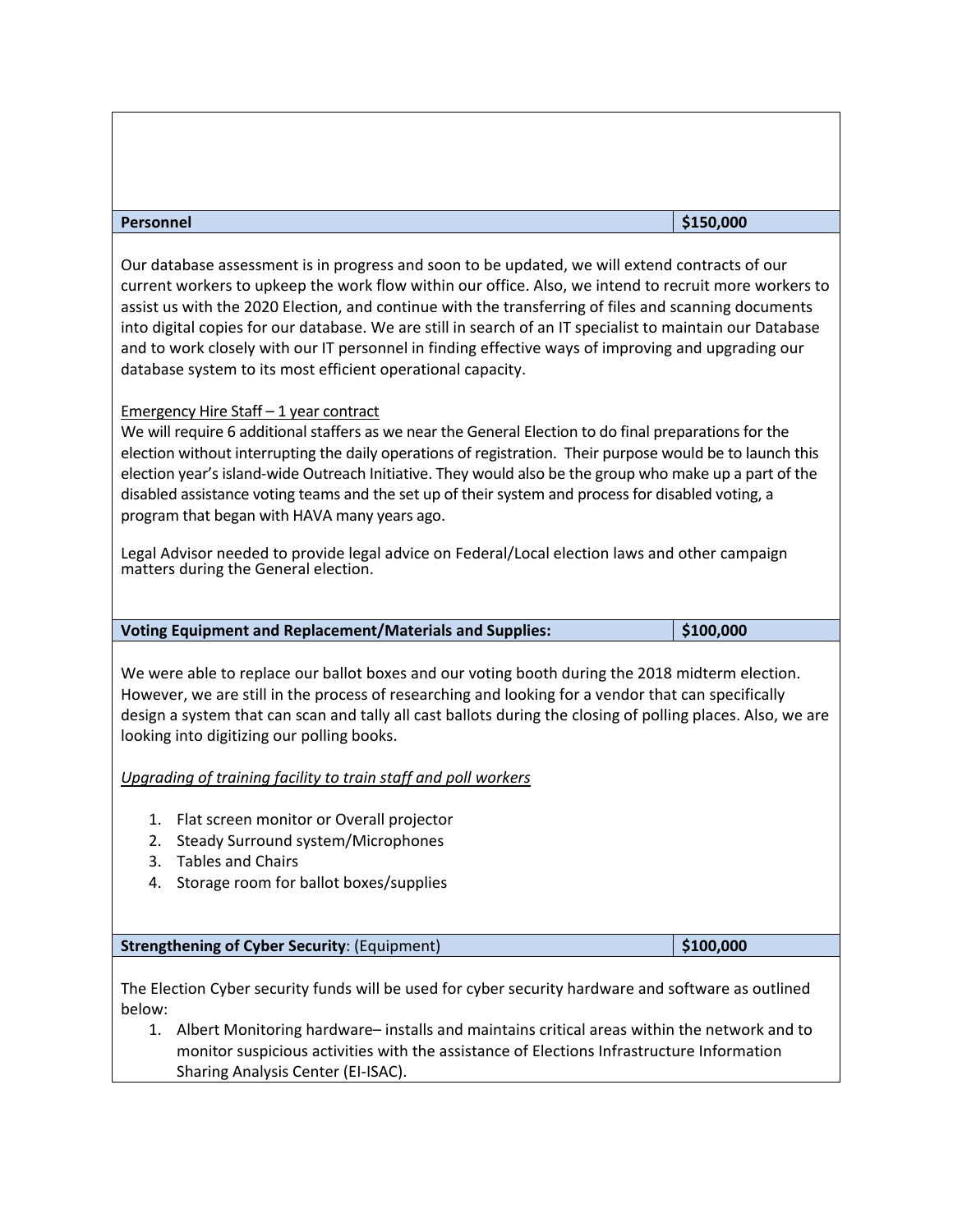- 2. Server Antivirus Software –to detect any malicious entities from penetrating the system and harming network computers/servers.
- 3. Firewall/monitoring hardware upgrade

| <b>Training/Travel:</b>                                                                                                                                                                                                                                                                                                                                                                                                                                                                                                                                                                                                              | \$50,000  |  |  |  |  |  |  |
|--------------------------------------------------------------------------------------------------------------------------------------------------------------------------------------------------------------------------------------------------------------------------------------------------------------------------------------------------------------------------------------------------------------------------------------------------------------------------------------------------------------------------------------------------------------------------------------------------------------------------------------|-----------|--|--|--|--|--|--|
| Ensuring that our staff and election officials are properly trained on cyber security, Certified Election<br>Registration Administrator (CERA), training on the new registration system implementation and other<br>election specific training/certification/conferences needed to strengthen and develop our employee<br>skills and knowledge. The fund will help fund employees travel for training, training registration fees,<br>election conference meeting and other related programs availability.                                                                                                                           |           |  |  |  |  |  |  |
| <b>Other Expenses:</b>                                                                                                                                                                                                                                                                                                                                                                                                                                                                                                                                                                                                               | \$100,000 |  |  |  |  |  |  |
| Transportation to conduct disabled voters/outreach programs<br>The need of 3 vehicles to help conduct our disabled voters absentee voting in preparation for the<br>November 2020 election. These vehicles will help transport our election staff out to disabled voters<br>residence to assist/conduct absentee voting. The first vehicle will cover the eastern side of the island;<br>second vehicle will cover the central area while the third vehicle covers the western side. These<br>vehicles will also be used to carry out our outreach program responsibilities/duties to schools/villages<br>during non election years. |           |  |  |  |  |  |  |
| Election night results<br>In collaboration with our government local television station (KVZK-TV), We plan to purchase<br>supporting equipments to connect our computers for live streaming and live broadcast during the<br>night of the election and announcement of unofficial results.                                                                                                                                                                                                                                                                                                                                           |           |  |  |  |  |  |  |
| <b>TOTAL:</b>                                                                                                                                                                                                                                                                                                                                                                                                                                                                                                                                                                                                                        | \$600,000 |  |  |  |  |  |  |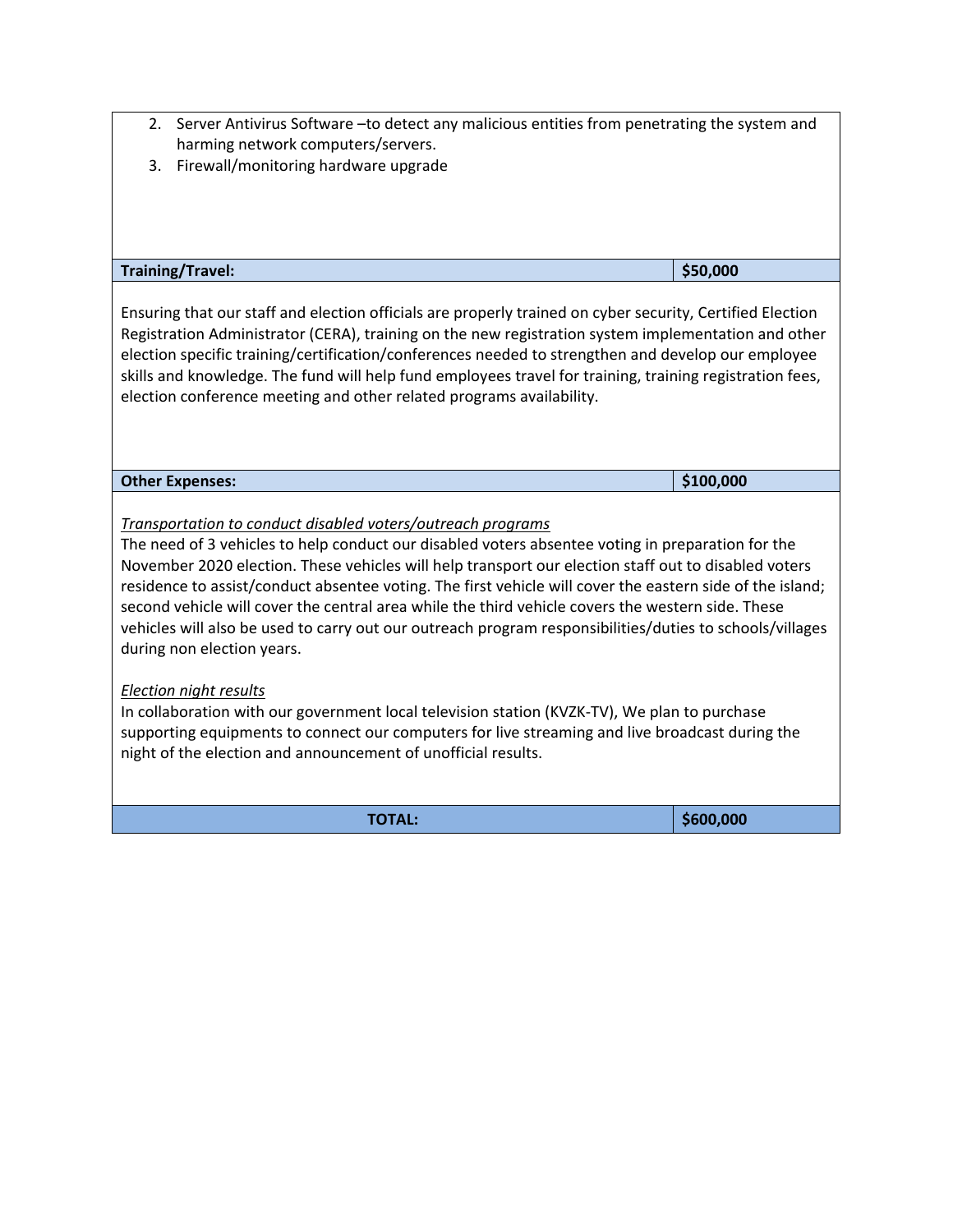## **PRIOR TO THE 2020 GENERAL ELECTION**

Strengthening of Cyber Security: As identified in the Budget Narrative, expenditures estimated at \$100,000 funded the following:

- Information Sharing Analysis Center (EI-ISAC). • Albert Monitoring hardware– installs and maintains critical areas within the network and to monitor suspicious activities with the assistance of Elections Infrastructure
- Server Antivirus Software –to detect any malicious entities from penetrating the system and harming network computers/servers.
- Firewall/monitoring hardware upgrade

 The above were operational during preparation for, and were installed successfully prior to the 2020 General Election. Equipment was purchased, software was installed and upgrades were made to the cyber security monitoring systems. All this was done in time for the 2020 General Election and proved to be detrimental in the security of our election process.

 by HAVA every election year and have been so since its conception. It is expected to be Disabled Voting Assistance Initiative/Voting Outreach Campaign: These 2 programs are funded launched at the beginning of every election year. The estimated cost for the operation of these 2 programs is \$100,000. As is no different for the 2020 General Election, an estimated 50% of the estimated cost will be covered by the 2020 Election Security Grant.

Personnel: Emergency Staffers were hired for the 2020 General Election and an estimated \$50,000 is expected to be spent on these contracted staffers specifically for the 2020 General Election.

 2020 General Election. The 2018 and 2020 Election Security Grant is now combined as per EAC. A submission of the combined Budget Worksheet was submitted to the Election Assistance Commission prior to the